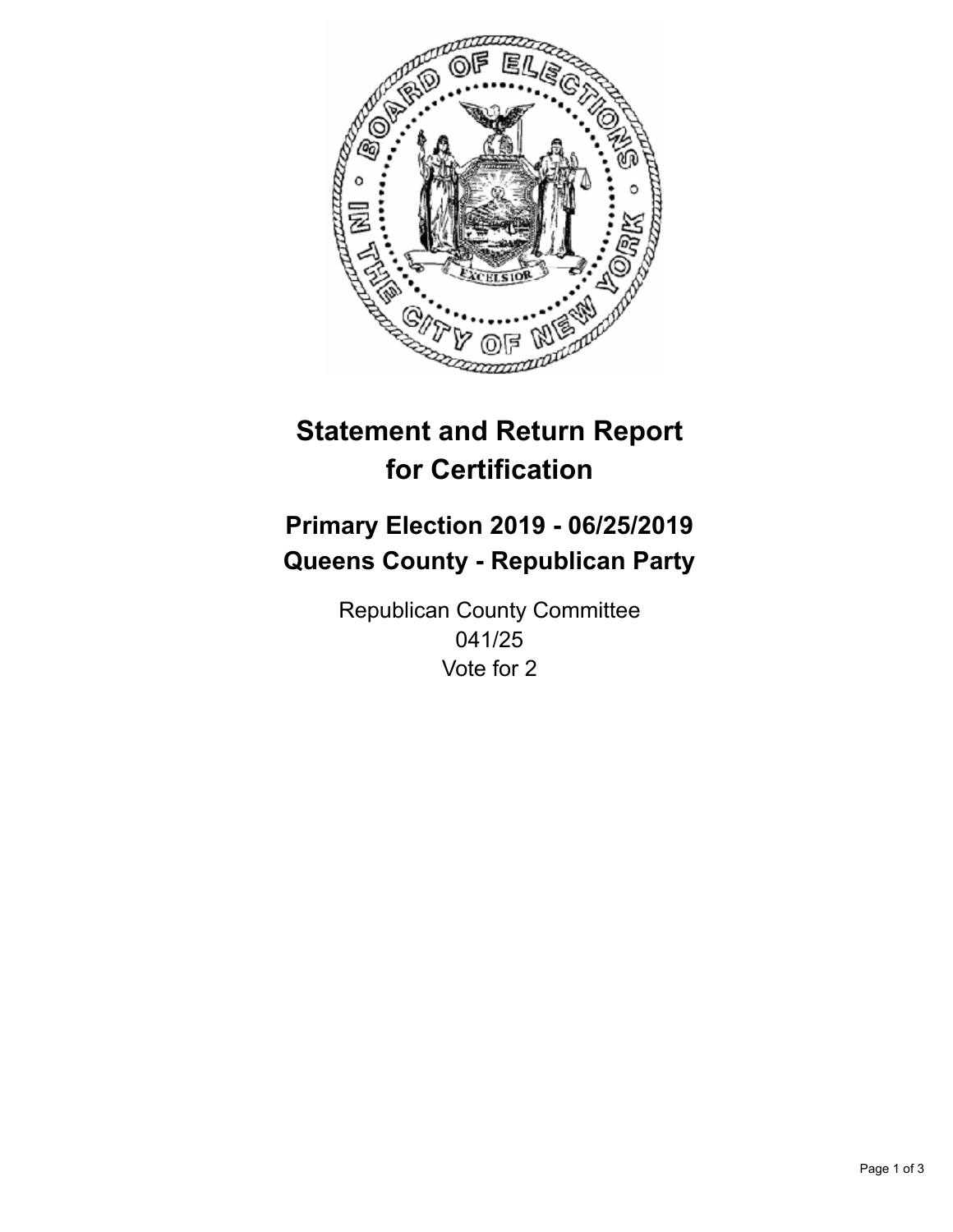

## **Assembly District 25**

| PUBLIC COUNTER                                           | 0        |
|----------------------------------------------------------|----------|
| <b>MANUALLY COUNTED EMERGENCY</b>                        | $\Omega$ |
| ABSENTEE / MILITARY                                      | 0        |
| AFFIDAVIT                                                | 0        |
| <b>Total Ballots</b>                                     | 0        |
| Less - Inapplicable Federal/Special Presidential Ballots | 0        |
| <b>Total Applicable Ballots</b>                          | 0        |
| AUGUSTO R. CUCHAPIN                                      | 0        |
| BARBARA J. ALBANEZE                                      | $\Omega$ |
| <b>ZHENG GUANG LU</b>                                    | 0        |
| <b>Total Votes</b>                                       | 0        |
|                                                          |          |